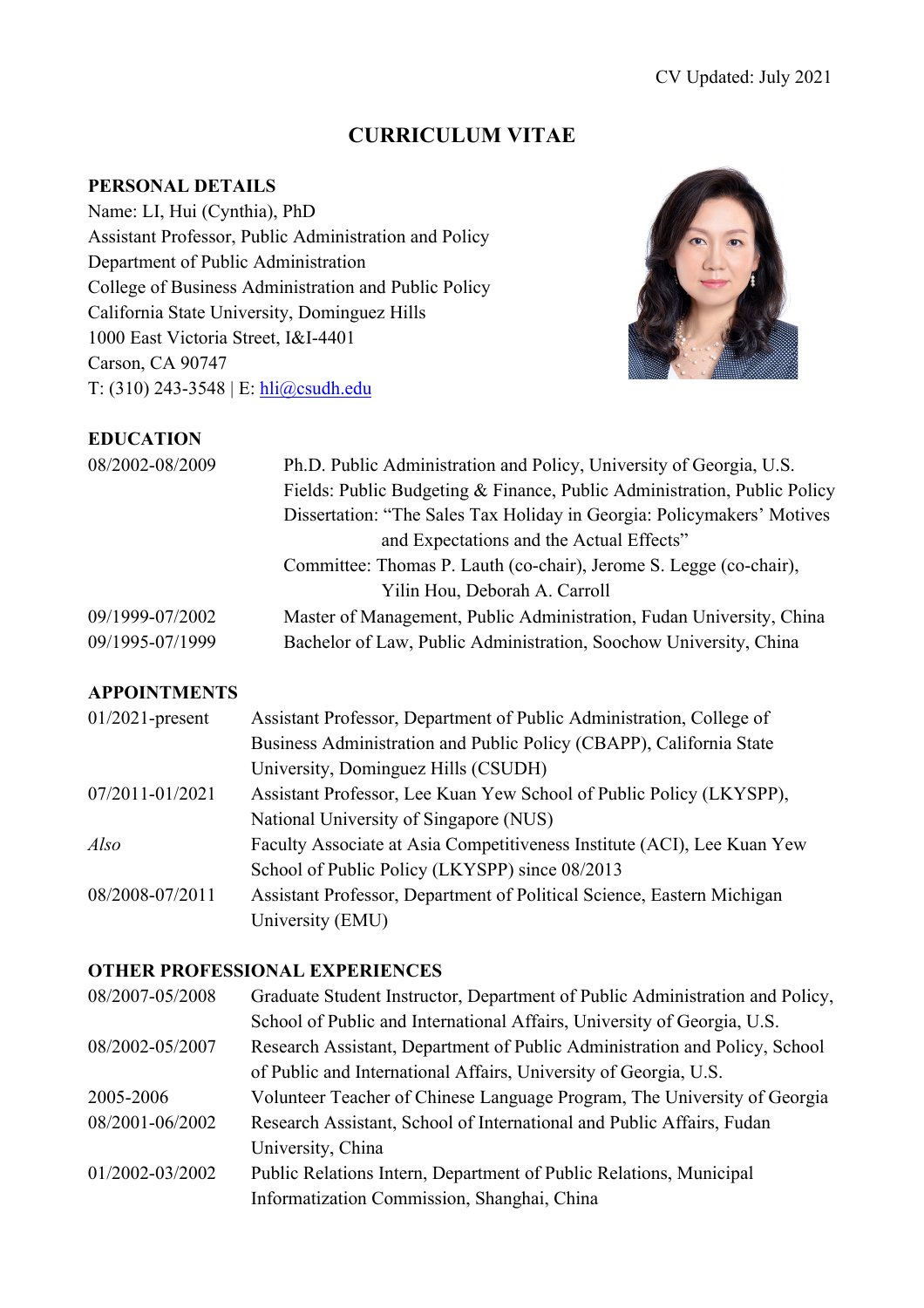| 05/2000-10/2001 | Graduate Student Instructor, Center for Continuing Education, Fudan             |
|-----------------|---------------------------------------------------------------------------------|
|                 | University, China                                                               |
| 05/2001         | Intern, Wuliqiao Rd Subdistrict Office, Pudong New District Government of       |
|                 | Shanghai, China                                                                 |
| 07/2000-08/2000 | Intern, Shanghai Morning Post, Shanghai, China                                  |
| 02/1999-05/1999 | Executive Assistant Intern, Personnel Department, Wu County Government,         |
|                 | Suzhou City, Jiangsu Province, China                                            |
| 02/1998-07/1998 | Assistant to Director Intern, Shuangtang Subdistrict Office, Canglang District, |
|                 | Suzhou City, Jiangsu Province, China                                            |

#### **HONORS AND AWARDS**

#### International & National

2018 Best Paper Award, the 7th Chinese Forum on Public Administration, China-America Association for Public Affairs (CAAPA) 2016 Best Paper Award, Sino-US Pre-Conference Workshop on Public Administration and Policy for junior scholars 2005 Essay Competition for the International Students' Committee (ISC) Wings of Excellence Award, one of the 200 contributions selected from 1000+ submissions worldwide for participation in the 35<sup>th</sup> ISC Symposium "Liberty, Trust, and Responsibility" at St. Gallen, Switzerland 1998 Excellent Performance Prize for the National Youth Composition Competition, China National University of Singapore 2019 Lee Kuan Yew School of Public Policy Teaching Excellence Award 2017 Long Service Award (5 years of dedicated service) Eastern Michigan University 2009 Academic Service-Learning Fellowship 2008 Provost's Research Award for New Faculty 2008 "Most Valuable Professor," Eastern Michigan University Athletic Program University of Georgia 2007-2008 Graduate Assistantship, Department of Public Administration and Policy 2006-2007 Graduate School Dissertation Completion Fellowship Award 2004-2006 Graduate Assistantship, Department of Public Administration and Policy 2002-2004 Graduate School Assistantship 2002-2003 Golembiewski Family and Friends Endowment for Research Assistantships Award, School of Public and International Affairs Fudan University 2000-2001 Guanghua Scholarship 2000-2001 Outstanding Youth League Member 1999-2000 Outstanding Participant of the 22th Youth League Training Program (Third Class) 1999-2000 Graduate Student Scholarship (Second Class) 1999-2000 Excellent Student Leader 1999-2000 Second Prize for the Graduate Student Term Paper Competition, School of International Relations and Public Affairs Soochow University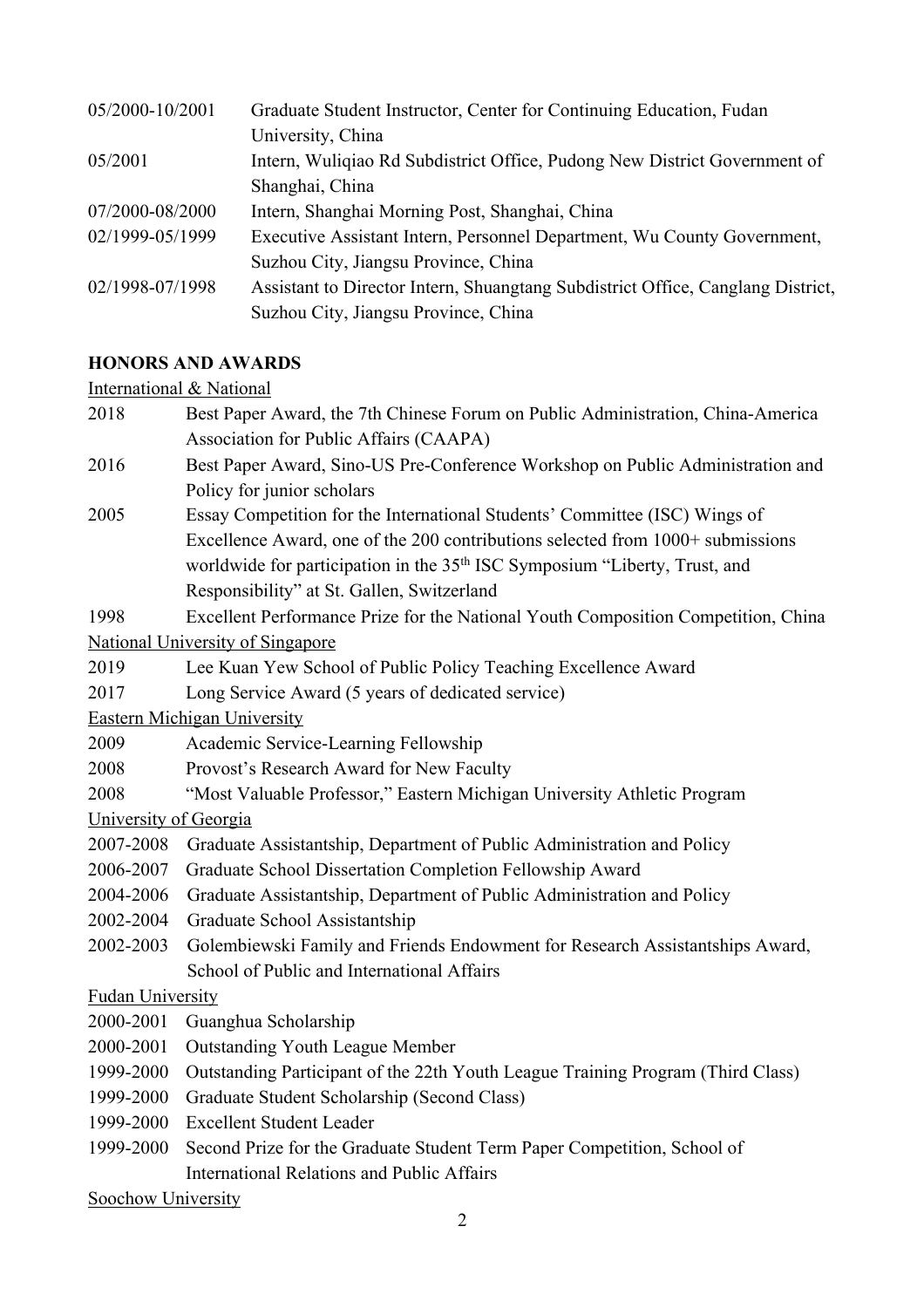- 1999 Outstanding Graduate Award
- 1998-1999 Comprehensive Achievements Scholarship (the highest honor scholarship) (Second Class)
- 1997-1998 Comprehensive Achievements Scholarship (the highest honor scholarship) (Second Class)
- 1996-1997 Social Work Scholarship (Second Class)
- 1995-1996 Academic Excellence Scholarship (First Class)
- 10/1995 Second Prize for the Freshman Mandarin Contest, School of Politics & Public Administration

## **PUBLICATIONS**

## **Peer-reviewed Journal Articles**

*(\* denotes co-author is a student or research assistant)*

- 1. Hongping Lian, Dechuan Wang,\* and **Hui Li**. Waste Sorting and Its Effects on Carbon Emission Reduction: Evidence from China. *Chinese Journal of Population, Resources and Environment*. Available online June 24, 2021.
- 2. Lian, Hongping, **Hui Li** (corresponding author), and Kilkon Ko. Market-led Transactions and Illegal Land Use: Evidence from China. *Land Use Policy* 84 (2019) 12-20. (SSCI: 5-Year IF 4.236)
- 3. Wu, Alfred M., Lin Ye, and **Hui Li**. (2019). The Impact of Fiscal Decentralization on Urban Agglomeration: Evidence from China. *Journal of Urban Affairs* 41(2): 170-188. (SSCI: 2018 IF 1.115)
- 4. **Li, Hui**. (2018). Intra-provincial Fiscal Disparities and the Role of the Provincial Transfer System in China: A Case Study of Henan Province. *Public Finance and Management* 18(2): 137-167.
- 5. Yee, Wai-Hang, and **Hui Li** (corresponding author). (2018). Unpacking the "Political-Institutional Complex": The Role of Physical and Institutional Infrastructures in Indonesia's Decentralization Reform, *Journal of Infrastructure, Policy and Development* 2(1): 174-192.
- 6. **Li, Hui** (corresponding author), and Lance L. P. Gore. (2018). Merit-Based Patronage: Career Incentives of Local Leading Cadres in China. *Journal of Contemporary China* 27(109): 85-102. (SSCI: 2018 IF 1.867)
- 7. **Li, Hui**. (2016). An Empirical Analysis of the Effects of Land-Transfer Revenues on Local Governments' Spending Preferences. *China: An International Journal* 14(3): 29-50. (SSCI: 2018 IF 0.25)
- 8. Seifert, Jan,\* and **Hui Li** (corresponding author). (2015). Indonesia's Fiscal Decentralization and Its Effect on Provincial Public Finances. *Public Finance and Management* 15(2): 108-129.
- 9. **Li, Hui**. (2014). An Empirical Analysis of the Equalization Effects of Fiscal Transfers on County-Level Fiscal Disparities in H Province. *Wuhan University Journal (Philosophy & Social Sciences)* 67(2): 20-28, China (in Chinese). (CSSCI: Chinese Core Journal Composite IF: 2.398)
- 10. **Li, Hui**. (2002). The Effectiveness of Government Finance During the Development Campaign of the Western Regions. *Party and Government Forum* 2002(1): 26-28, China (in Chinese). (Chinese Core Journal Composite IF: 0.166)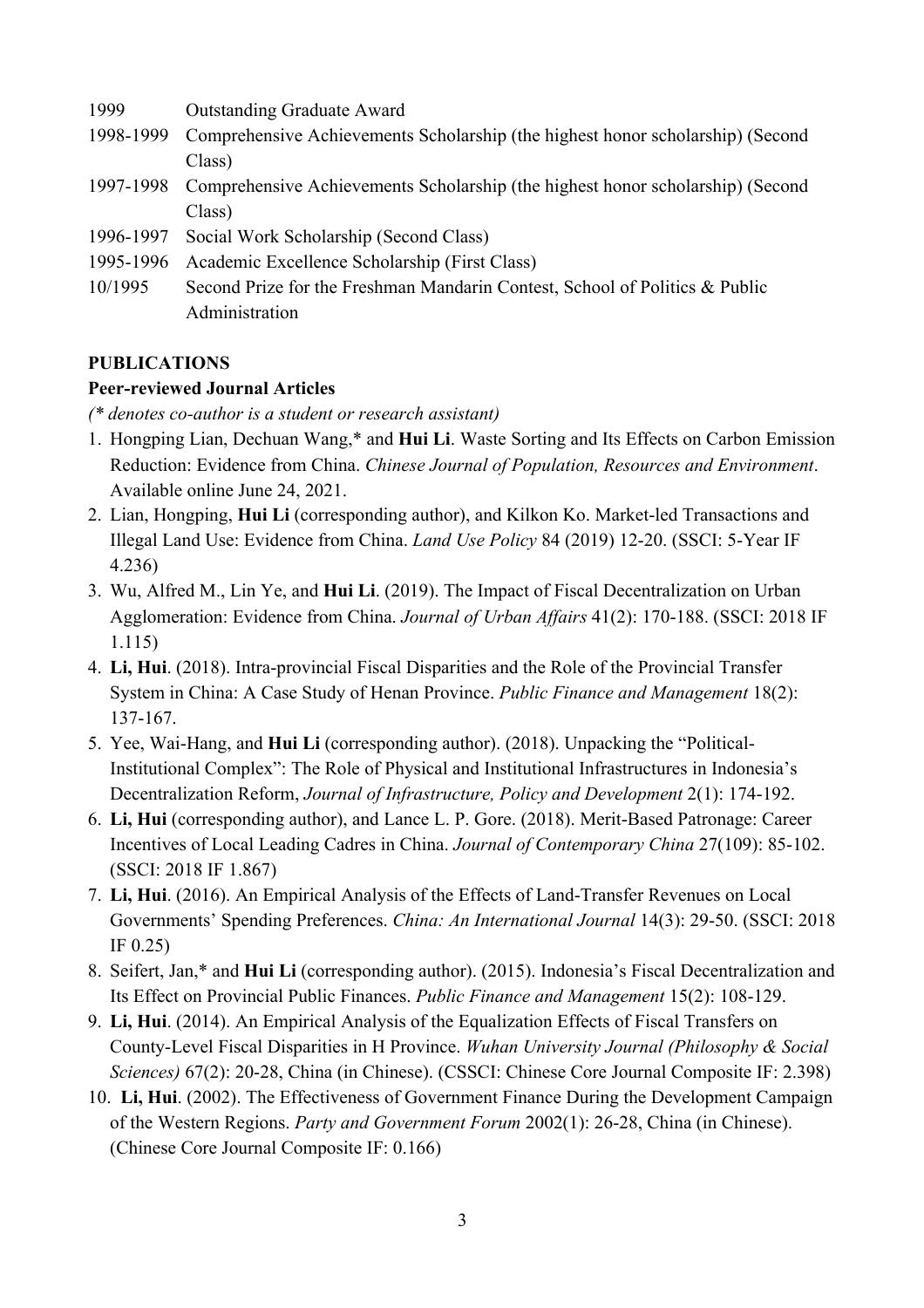- 11. **Li, Hui**. (2001). A Re-examination of the Attempt to Improve the Grass-Roots Democratic System. *Jiangxi Social Science,* 2001 (Supplement), China (in Chinese). (CSSCI: Chinese Core Journal Composite IF: 0.794)
- 12. **Li, Hui**. (2001). A New Approach to the Improvement of Community Administration. *Party and Government Forum* 2001(7): 30-32, China (in Chinese). (Chinese Core Journal Composite IF: 0.166)
- 13. **Li, Hui**. (2001). Linking Community Administration with the People's Representatives Congress System: An Attempt to Improve the Grass-Roots Democratic System. *China Civil Affairs Forum* 2001(3): 6-8, China (in Chinese).

## **Manuscripts Under Review**

*(\* denotes co-author is a student or research assistant/associate)*

14. **Li, Hui**, Minghui Yu,\* and Alfred M. Wu. Can Chinese Style Fiscal Decentralization Reduce Corruption?

15. **Li, Hui**, and Zhirong Jerry Zhao. Management Capacity and Procurement Mechanism Decision: A Case Study of China.

16. Araral, Eduardo, **Hui Li** (corresponding author), Vu Minh Khuong, and Kris Hartley. Has China's Anti-corruption Campaign Slowed Down Growth?

17. **Li, Hui**, and Jean Chia E Ming.\* Teaching Case: Budget Dilemma in an Indonesian City.

18. Minghui Yu,\* and **Hui Li** (corresponding author), Decentralized Governance of Sub-provincial Fiscal Relations and Fiscal Equalization Performance of Chinese Provinces.

19. He, Liuyang,\* and **Hui Li** (corresponding author), Bushmeat Ban amid Covid-19 Crisis in China: A Historical-Comparative Analysis Applying the Multiple-Streams Framework.

20. **Li, Hui**, and Ker Sin Tze, Singapore's Policy Response to Covid-19: A state capacity perspective.

# **Book Chapters**

*(\* denotes co-author is a student or research assistant)*

21. Lian, Hongping, **Hui Li**, and Kilkon Ko. (2020). Land Administration Policy and Illegal Land Use, in Xiaowei Zang and Hon S. Chan (ed), *Handbook of Public Policy and Public Administration in China*, pp. 325-346, Edward Elgar Publishing, United Kingdom.

22. **Li, Hui**. Provincial Equalization Policies, Inter-local Collaboration and Intra-provincial Disparities. In Alfred M. Wu, He Wang, XiaoHu Wang (eds), *Intergovernmental Collaboration in China's Local Government: Autonomy, Equity, and Efficiency*, Edward Elgar Publishing, United Kingdom, book proposal approved.

23. **Li, Hui**, and Wai-Hang Yee. (2016). Chapter 4. Decentralization, Governing Institutions and Economic Development in Indonesia, in Tan Khee Giap, Nurina Merdikawati, Mulya Amri, Tan Kong Yam (eds.), *2015 Agricultural Productivity, Decentralization, and Competitiveness Analysis for Provinces and Regions of Indonesia*, pp. 67-98, World Scientific, Singapore.

24. Yu, Minghui,\* and **Hui Li**. (2016). Can Chinese Style Fiscal Decentralization Reduce Corruption? (in Chinese), in Lin, Zhimin and Jianwei Wang (eds.), *The Modernization of Public Administration: Legacy and Development*, pp. 350-366, Sun Yat-Sen University Press, China.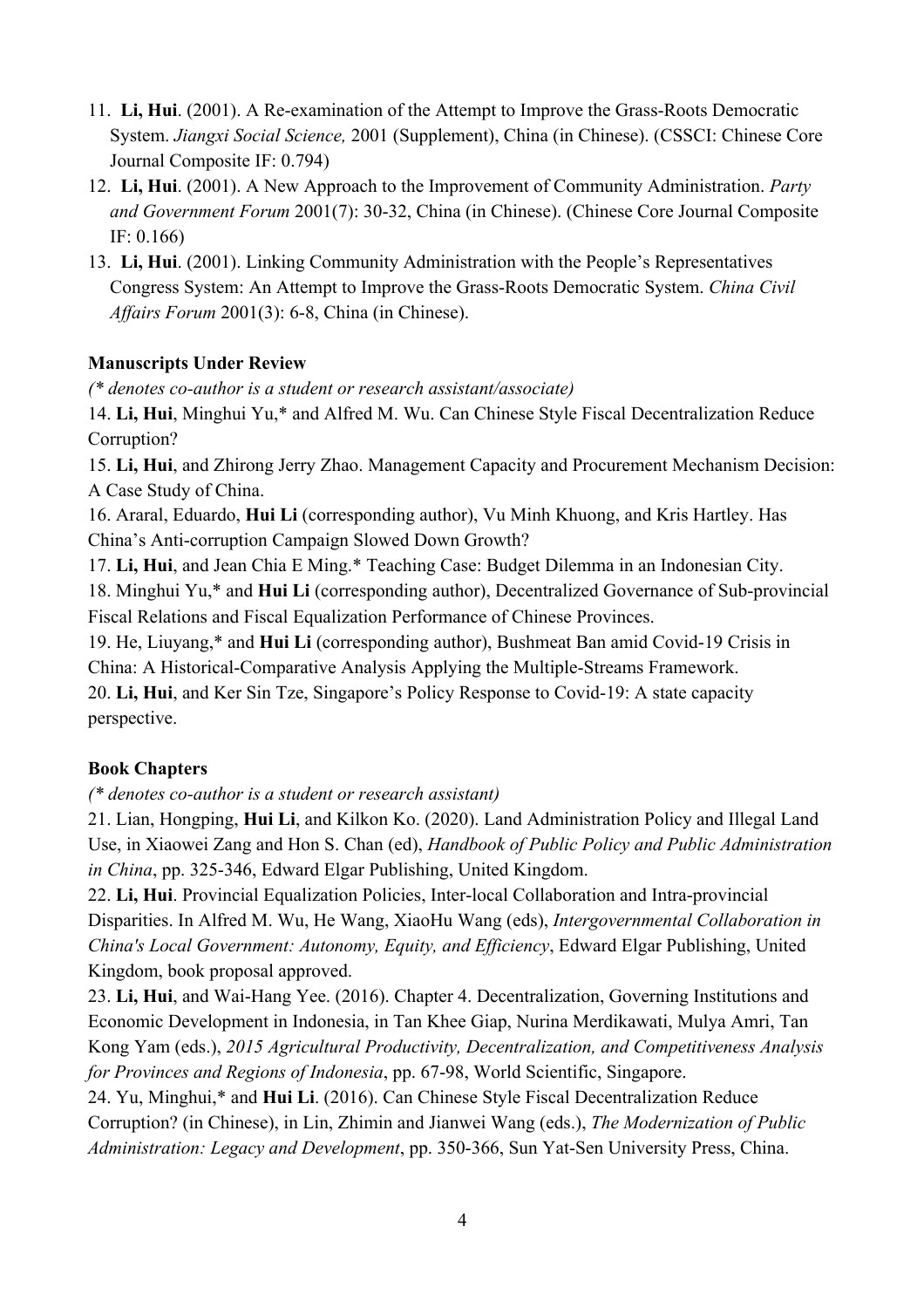25. **Li, Hui**. (2014). Local Government Fiscal Disparities in China, in *Governing Asia: Reflections on a Research Journey*, edited by the Lee Kuan Yew School of Public Policy NUS Singapore, pp. 103-106, World Scientific, Singapore.

#### **Other Writings: Essays, Magazine and Newspaper Articles**

26. **Li, Hui**, and Ker Sin Tze. "Could Improving Living Conditions Be a Solution for Hong Kong?" *Global Observatory*, 22 August, 2019.

27. **Li, Hui**. "Liberty, Responsibility and Role of Government," selected for participation in the 35th ISC (International Students' Committee)-Symposium "Liberty, Trust, and Responsibility," St. Gallen, Switzerland, May 19-21, 2005.

28. **Li, Hui**, Sijian Xiao, and Ye Liu, "Studies and Practice on the Innovative Development of Student Organizations of Fudan University", *Fudan Education,* 2000(April), China (in Chinese). 29. **Li, Hui**, and Sijian Xiao "Organizational Development of the Youth League: A New Stage of the Youth League's Development", *Fudan Education,* 2000(March), China (in Chinese). 30. **Li, Hui**, "Government Reform, Function Transformation and Administrative Legality," *Soochow University Newspaper,* 1998(April), China (in Chinese).

#### **WORKS IN PROGRESS**

31. **Li, Hui**. "Chinese Counties' Fiscal Pressure: Who Is to Blame?"

32. **Li, Hui**, Alfred M. Wu, and Adam Graycar, "Land Corruption in China: Status, Challenges and Governance"

33. **Li, Hui**. "Horizontal Intergovernmental Transfers in China: The Case of Interprovincial Compensation Mechanism for Ecological Protection"

34. Yu, Minghui, and **Hui Li**, "The Need to Enlarge Equalization Effects of Intergovernmental Transfers in China: A Shift from Improving Policy Design to Enhancing Policy Implementation"

#### **RESEARCH GRANTS**

| 01/08/2019-30/06/2020 | Land Corruption in China: Status, Challenges and Governance       |
|-----------------------|-------------------------------------------------------------------|
|                       | NUS General Research Fund (GRF), SGD\$10,000                      |
| 01/10/2017-31/07/2019 | Loopholes for Corruption in a Meritocracy: How to Improve China's |
|                       | <b>Cadre Promotion System</b>                                     |
|                       | NUS Staff Research Support Scheme (SRSS), SGD\$15,000             |
| 01/04/2016-31/03/2018 | China's Local Public Finance at the County-Level over 1993-2006:  |
|                       | Patterns, Causes and Policy Implications                          |
|                       | NUS Thematic Research Collaboration Scheme (TRC), PI, co-PIs:     |
|                       | Eduardo Araral, and Vu Minh Khuong, SGD\$50,000                   |
| 1/4/2012-31/3/2014    | The Driver of China's Local State-led Economic Expansion          |
|                       | NUS Staff Research Support Scheme (SRSS), SGD\$15,000             |
| 01/01/2012-30/06/2015 | Province-Local Fiscal Relationship and Local Fiscal Disparity in  |
|                       | China                                                             |
|                       | MOE Faculty Start-up Grant, SGD\$180,000                          |
| 2013-2016             | Ministry of Trade and Industry Research Funding under Asia        |
|                       | Competitiveness Institute, Lee Kuan Yew School of Public Policy,  |
|                       | <b>SGD\$15,000</b>                                                |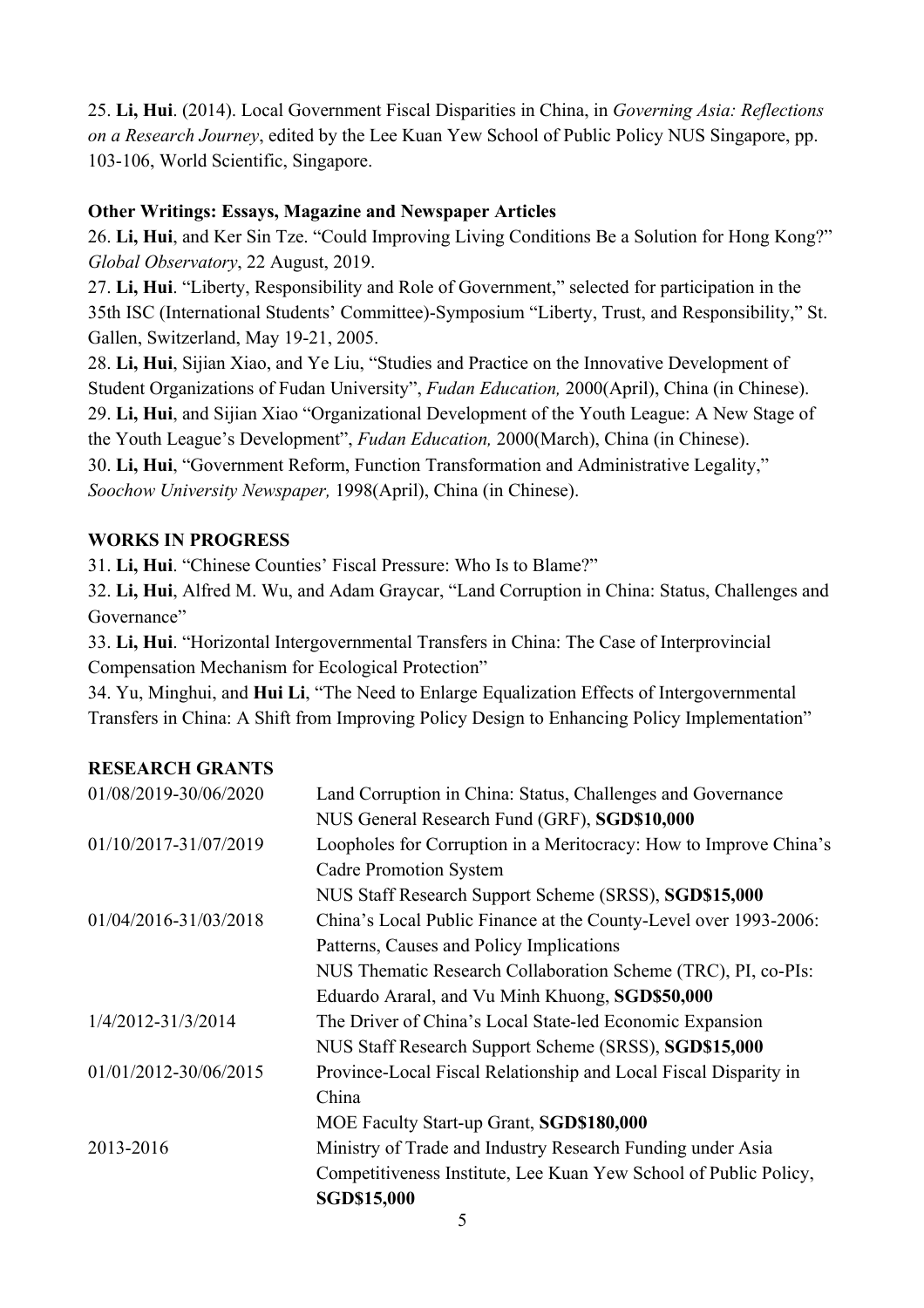| 2009                | EMU Provost's Research Award for New Faculty, US\$5,000       |
|---------------------|---------------------------------------------------------------|
| <b>OTHER GRANTS</b> |                                                               |
| AY2018/2019         | Distinguished Academic Visitor Scheme (DAVS), Invitee: Alfred |
|                     | Tat-Kei Ho (University of Kansas), SGD\$10,000                |
| AY2018/2019         | Workshop on Managing Local Government Debts and Urban Issues  |
|                     | in a Complex World                                            |
|                     | LKY School Workshop Fund, PI, co-PI: Alfred Wu, SGD\$9,000    |
| AY2018/2019         | Worship on Center-Periphery Relations in Asia: A Cutting-Edge |
|                     | Debate                                                        |
|                     | LKY School Workshop Fund, co-PI, PI: Alfred Wu, SGD\$20,000   |
| AY2018/2019         | Distinguished Academic Visitor Scheme (DAVS), Invitee: Jorge  |
|                     | Martinez-Vazquez (Georgia State University), SGD\$10,000      |
| AY2018/2019         | LKY School Enriching Educational Experience in the Classroom  |
|                     | Grant (EEECG), SGD\$5,000                                     |
| AY2016/2017         | LKY School Faculty Teaching and Learning Development Fund     |
|                     | (TLDF), SGD\$1,000                                            |
| AY2015/2016         | LKY School Faculty Teaching and Learning Development Fund     |
|                     | (TLDF), SGD\$1,000                                            |
| AY2009/2010         | EMU Academic Service Learning Fellowship, US\$5,000           |

#### **CONFERENCE PRESENTATIONS**

• International Symposium on COVID-19 and Models of Governance in East Asia and the World, 2020.

• American Political Science Association (APSA) Annual Conference: 2005.

• American Society for Public Administration (ASPA) Annual Conference, 2007, 2015, 2018, 2019, 2021.

• Asian Association for Public Administration (AAPA) Annual Conference, 2016.

• Asian Group for Public Administration (AGPA) Annual Conference, 2014.

• Association for Budgeting and Financial Management (ABFM) Annual Conference, 2006, 2008- 2009, 2011-2014, 2017, 2019, 2020.

• Association for Public Policy Analysis and Management (APPAM), 2005.

• Cross-Strait Academic Conference on Public Administration, 2015.

• Forum for Economists International Global Conference, 2015.

• International Public Policy Association (IPPA) International Conference on Public Policy (ICPP), 2016, 2017, 2021.

- Korean Association for Public Administration (KAPA) International Conference, 2017.
- Lien International Conference on Good Governance, 2017.
- Public Management Research Conference (PMRC), 2018.
- Sino-US International Conference for Public Administration, 2016, 2018.

• Western Social Science Association (WSSA) Conference, 2005-2006, 2010-2011.

## **TEACHING EXPERIENCE**

**Courses Taught**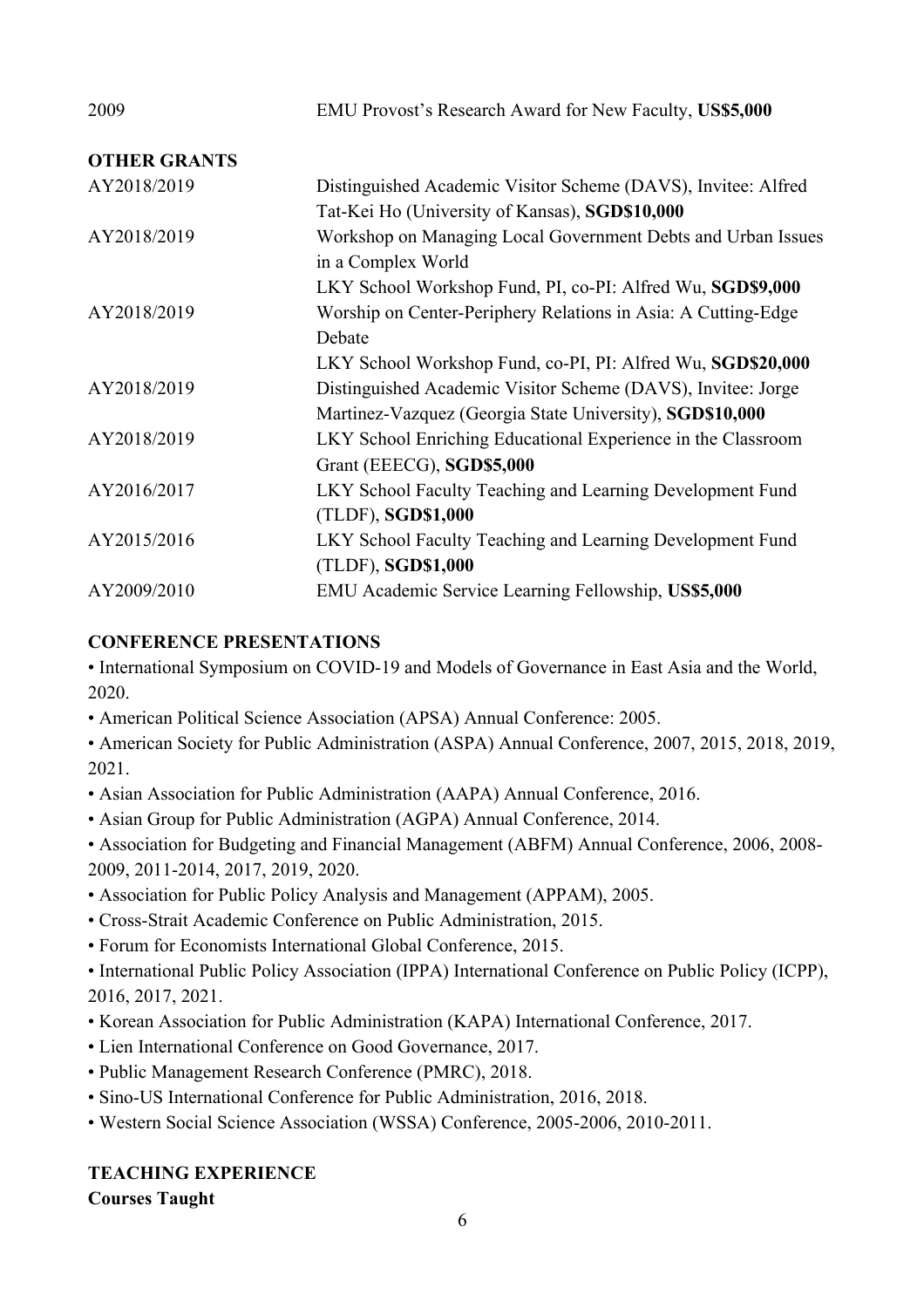California State University, Dominguez Hills

- PUB300 Foundations of Public Administration(undergraduate)
- PUB302 Public Financial Administration (undergraduate)
- PUB339 Research Methods and Communication in Criminal Justice Administration

(undergraduate)

National University of Singapore

- PP5504 Public Finance and Budgeting (postgraduate)
- PP5312 Public Financial Management (postgraduate)
- PP5703 Public Finance and Budgeting (postgraduate) (conducted in Chinese)
- PP5705 Comparative Public Policy and Management (postgraduate) (conducted in Chinese)

# Eastern Michigan University

- PLSC540 Public Budget Administration (postgraduate)
- PLSC510 Modern Public Administration (postgraduate)
- PLSC352 Politics of Government Budgeting (undergraduate)
- PLSC270 Public Administration (undergraduate)
- PLSC112 American Government (undergraduate)
- PLSC202 State and Local Government (undergraduate)

University of Georgia

- PADP3000 Public Administration & Democracy (undergraduate)
- PADP4630 Government Budgeting & Finance (undergraduate)

Fudan University

- EMAP620020 Public Economics (postgraduate)
- Political Science (undergraduate) (conducted in Chinese)
- Municipal Administration (undergraduate) (conducted in Chinese)

# **Executive Education/Consultation Work (Select)**

| 2021 | Online Session on "Financial Management," Leadership and Management Programme         |
|------|---------------------------------------------------------------------------------------|
|      | for the senior Management of National Meteorological and Hydrological Services        |
|      | (NMHS), LKY School of Public Policy - the Meteorological Service Singapore (MSS)      |
|      | and the World Meteorological Organisation (WMO)                                       |
| 2021 | Online Session on "Singapore's Financial Management: Key Characteristics,"            |
|      | Executive Programme on Public Policy and Public Sector Leadership "Budget Process"    |
|      | and Fiscal Sustainability," LKY School of Public Policy - Development Academy of      |
|      | the Philippines (DAP)                                                                 |
| 2020 | Online Session on "Property Tax: An International Experience with Insights for Policy |
|      | Making in China," LKY School of Public Policy - Future Cities Summer Programme        |
|      | for Zhejiang University                                                               |
| 2020 | Session on "Making Finance Work for Development," Executive Programme on              |
|      | Public Financial Management, LKY School of Public Policy - Government of West         |
|      | Bengal, India                                                                         |
| 2020 | Session on "Singapore's Public Financial Management: Key Characteristics,"            |
|      | Executive Programme on Public Financial Management, LKY School of Public Policy       |
|      | - Government of West Bengal, India                                                    |
|      |                                                                                       |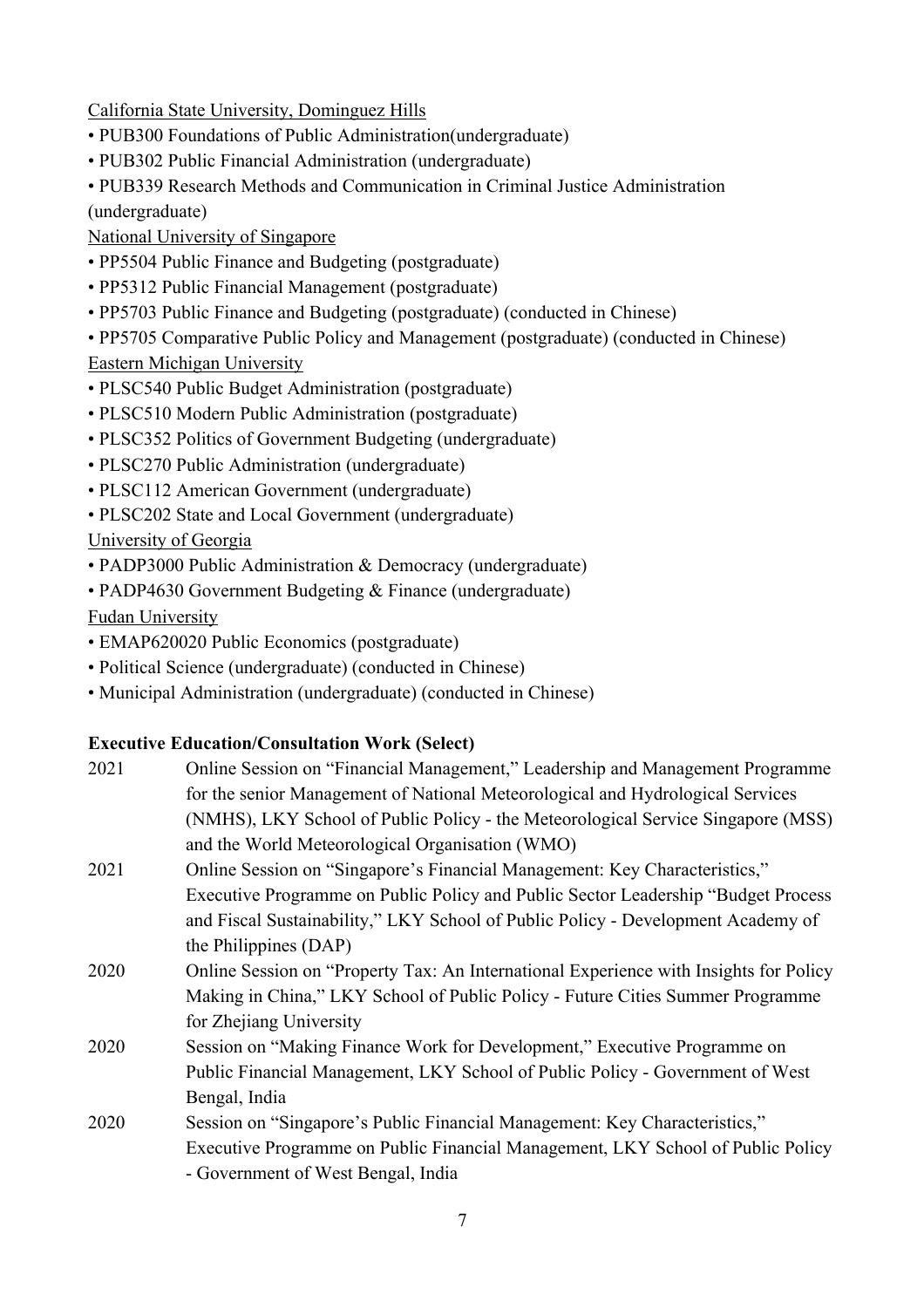| 2019      | Session on "Property Tax: An International Experience with Insights for Policy        |
|-----------|---------------------------------------------------------------------------------------|
|           | Making in China" - Soochow University Summer Exchange Programme                       |
| 2015-2018 | Financial Management, Accountability and Performance Module, LKY School of            |
|           | Public Policy - Nazarbayev University of Kazakhstan                                   |
| 2018      | Session on "National Budgetary System: Budgeting Principles on Government             |
|           | Revenues, Government Expenditures and Sustainability," Asia Competitiveness           |
|           | Institute (ACI) Capacity Building Workshop for officials from Government of Andhra    |
|           | Pradesh, India                                                                        |
| 2017      | Public Economics Module, School of International Relations and Public Affairs,        |
|           | Fudan University, China                                                               |
| 2014      | Session on Fiscal Management: Local and State Budget Process, Its Complications and   |
|           | Implementation, UNESCAP - DPRK Training Program                                       |
| 2014      | Sessions on Introduction to Public finance Management, Outcome-based Budgeting,       |
|           | Annual Line Item Budget, Medium Term Expenditure Framework, and Budget                |
|           | Decentralization, training course on Public Finance Management for the staff of the   |
|           | Department for Financial and Budgetary Affairs - Office of the Vietnam National       |
|           | Assembly                                                                              |
| 2013      | China Construction Bank Training Programme, 12 runs, LKY School of Public Policy      |
| 2013      | Executive Program on Sub-National Finance, LKY School of Public Policy - Asian        |
|           | Development Bank (ADB)                                                                |
| 2013      | Session on Revenue Management: Improving Tax Collection in Developing Countries,      |
|           | for Mid-Career Training Program, LKY School of Public Policy - Indian Revenue         |
|           | Service (Customs and Central Excise)                                                  |
| 2013      | Session on Public Sector Budgeting for the eGovernance Practice and Innovation        |
|           | Course, Singapore E-Government Leadership Centre, Institute of Systems Science        |
| 2013      | Xi'an Local Taxation Bureau Training Programme, LKY School of Public Policy           |
| 2012      | Sessions on Principles in Division of Fiscal Responsibilities and Revenues between    |
|           | Central and Local – International Experiences, and Principles in Fiscal Transfer      |
|           | System - International Experiences, training course on "Fiscal Policy and the Role of |
|           | People's Elected Bodies" for the Committee for Financial, Budgetary Affairs of the    |
|           | National Assembly of Vietnam                                                          |
| 2012      | Sessions on Fiscal policy - Relationship with and Impact on Socio-economic            |
|           | Development Policy, and the Role of Local People's Elected Bodies on Budgetary        |
|           | Affairs - International Experience and Lessons Learned for Vietnam, training course   |
|           | on "Fiscal Policy and the Role of Provincial People's Councils" for the Committee for |
|           | Financial, Budgetary Affairs of the National Assembly of Vietnam                      |
| 2012      | Training Program for government officials of Afghanistan, LKY School of Public        |
|           | Policy                                                                                |
| 2012      | Training Program for Ningbo Social Work specialists, LKY School of Public Policy -    |
|           | Ningbo Human Resource Office                                                          |

# **Student Supervision and Advising**

PhD Theses and QE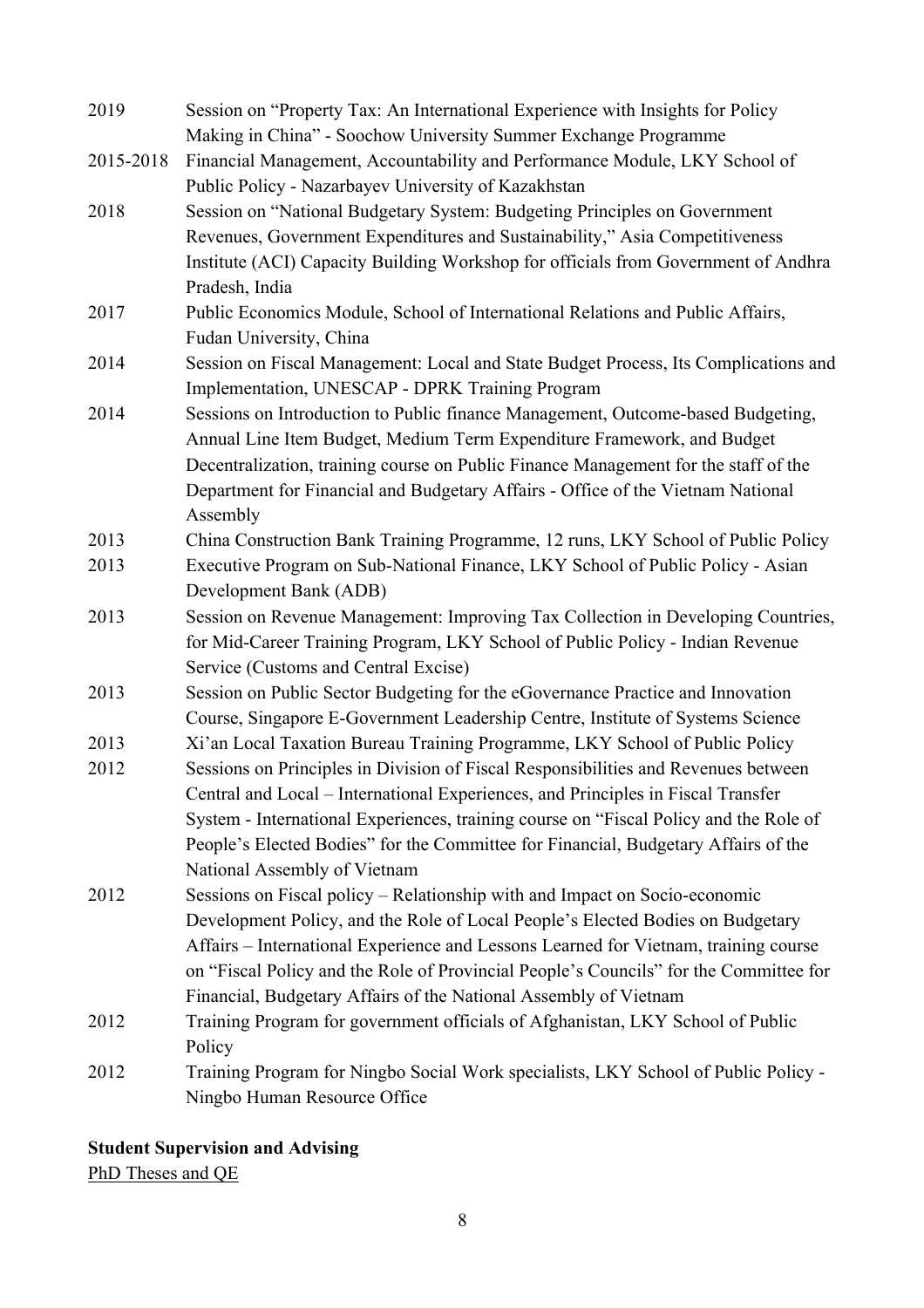• Thesis examination committee member for NUS Lee Kuan Yew School of Public Policy PhD candidate Janet S. Cuenca, "Fiscal Decentralization and Health Service Delivery: The Philippine Case"

• Thesis examination committee member for NUS Lee Kuan Yew School of Public Policy PhD candidate Ms. Zhang Jingru on "Informal Institutions and Compliance: The Case of Household Recycling in Singapore and Shanghai"

• Thesis advisory committee member for NTU School of Humanities and Social Sciences (HSS) PhD candidate Ariful Haque, "Three Essays on Public Management Capacity Building in Bangladesh"

• PhD QE2 (Public Finance) examiner for NUS Lee Kuan Yew School of Public Policy PhD student Janet S. Cuenca

Attachment Paper (Master in Public Management)

• Zhang Yujie, "How to Sustain and Improve Employability of Employees in Private Sector" Policy Analysis Exercise (Master in Public Policy)

| 2017-2018 | Saravanan Sugumaran, Garul Dhoj, Tey Sovannaroth, Mohammad J. A. Asideh,          |
|-----------|-----------------------------------------------------------------------------------|
|           | Laurence Michael Tibon, "Case for integrated digital infrastructure and processes |
|           | for smart city solutions: Why are public investments needed?"                     |
| 2017-2018 | Mijail Santos Lujan, Liu Man, Noudhy Valdryno, Iuliia Zemlytska, "Education to    |
|           | Sustainable Livelihoods in the Philippines"                                       |
| 2016-2017 | Bee Shin, Timothy Jack Coleman, Kwan Jin Yao, Goh Wei Leong, Sarthak              |
|           | Luthra, "Youth Employment Opportunities in Hong Kong"                             |
| 2016-2017 | Kyaw Naing Tun, Ugyen Dorji, Aung Mrat Lurn, Le Thi Thanh Loan, Tang Yi,          |
|           | "The Mobility of Skilled Labour in ASEAN - The Study on Challenges and Gaps       |
|           | in the Engineering Services and The Way Forward"                                  |
| 2016-2017 | Nahid Tahrima Rashid, Melania Lotti, Timothy Shing Yan Yu, "The Global            |
|           | Application of Whole-of-Government Approaches To E-Government Systems"            |
| 2015-2016 | Kittisak Kaweekijmanee, Law Choi Wu, Li Ji, "The Multiplier Effects of Foreign    |
|           | Domestic Workers Employment Programmes - Aidha as a Case Study" (second           |
|           | reader)                                                                           |
| 2014-2015 | Vicky Qin Mengqi and Ye Miao, "An Impact Evaluation of COCOFINANCE                |
|           | Programs In the Philippines"                                                      |
| 2014-2015 | Achsah Ang Xiaohui, Lilia Saetova and Han Dong, "Determinants Of Project          |
|           | Outcomes in World Bank Investments" (second reader)                               |
| 2013-2014 | Chia Shuhui and Anna Mini Jos, "The Evolution of SME Financing Policies in        |
|           | Singapore and China"                                                              |
| 2012-2013 | Ravi Narain, "Transforming Local Government Management and Finances for           |
|           | Improved Service Delivery in Bangalore"                                           |
| 2012-2013 | Amos Garcia, Krish Raghav, Siti Aigah Jemy, "Building Sectoral Intelligence for   |
|           | Impact Investments in Singapore"                                                  |
| 2012/2013 | Liu Tao and Saqib Ali Khan, "Evaluation on Paperless Trade Strategy of China      |
|           | Customs" (second reader)                                                          |
| 2012-2013 | Benat Onatibia Camara, "Sovereign Wealth Funs in Central West Asia: Potential     |
|           | for Infrastructure Finance" (second reader)                                       |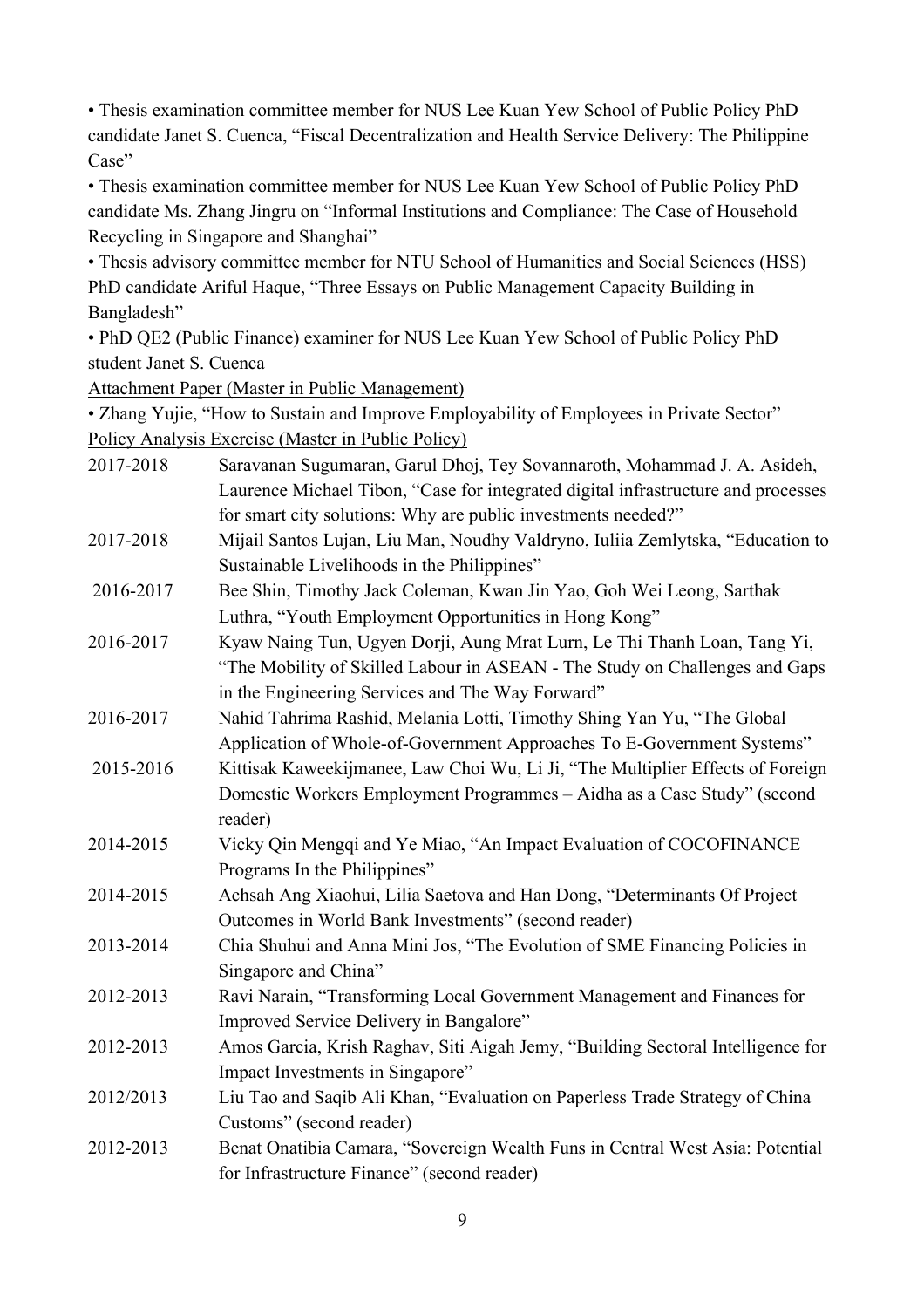- 2011-2012 Lo Siulung, "Policy Options for Wind Power Development in Xinjiang, P.R. China" (second reader)
- 2011-2012 Tan Kay Kiang, "Assessing Economic and Social Impacts of Reforming Fuel Subsidies in Malaysia" (second reader)

Independent Study Module

2011-2012 Rully Prassetya, "Policy for Enhancing Fiscal Sustainability: The Case of Indonesia"

MPA Student Advising

2011-2012 Silvia Maya Shirota Wronka, Nguyen My Linh, Bui Huyen Trang, Muhammad Farid, Mudit Mittal, Junaitha Gaffoor, Chng Cay Chong

#### **INVITED TALKS**

28/11/2018 Research seminar talk on "Municipal Management Capacity and Procurement Methods in China's Public-Private Partnerships" (in Chinese), School of Public Administration, Shanghai Normal University, Shanghai, China 24/03/2018 Distinguished speaker, "Understanding the China Model of Development," NUS China Summit 2018, organized by Global China Connection at National University of Singapore (GCC-NUS), held at Yale-NUS College, Singapore 21-22/03/2018 Roundtable discussion speaker, Asian Public Governance (APG) Forum on Multilevel Governance and Decentralization, the OECD Korea Policy Centre's Public Governance Programme, Seoul, South Korea 25/12/2017 Research seminar talk on "Career Incentives of Local Leading Cadres: Is China a Meritocracy?" (in Chinese), School of Public Administration, Shanghai Normal University, Shanghai, China 07/07/2017 Research seminar talk on "Merit-Based Patronage: Career Incentives of Local Leading Cadres in China," NUS East Asian Institute (EAI) 04/12/2016 Research seminar talk on "Career Incentives of Local Leading Cadres: Is China a Meritocracy?" School of International Relations and Public Affairs, Fudan University, Shanghai, China 12/06/2014 Research seminar talk on "Fiscal Decentralization, Local Fiscal Autonomy and Disparity in China" (in Chinese), School of Political Science and Public Administration, Wuhan University, Wuhan, China 6-7/11/2012 Featured speaker, "Driving Cost-Effectiveness and Efficiency in Transparent and Participatory Government Budgeting," Future Citizen Engagement for Government Forum Asia, organized by Liquid Learning, Singapore 19/03/2012 Invited presentation on "The role of the National Assembly in the financialbudgetary sector - Practice in Singapore and Lessons learned for Vietnam," workshop on the topic of "Orientation of Constitution Amendment in Financial – Budgetary Sector," Hue, Vietnam, sponsored by the Committee for Financial and Budgetary Affairs (CFBA), National Assembly of Vietnam **SERVICE**

Service to California State University, Dominguez Hills

2021-present Faculty representative from CBAPP on the Academic Affairs Facilities and Space Committee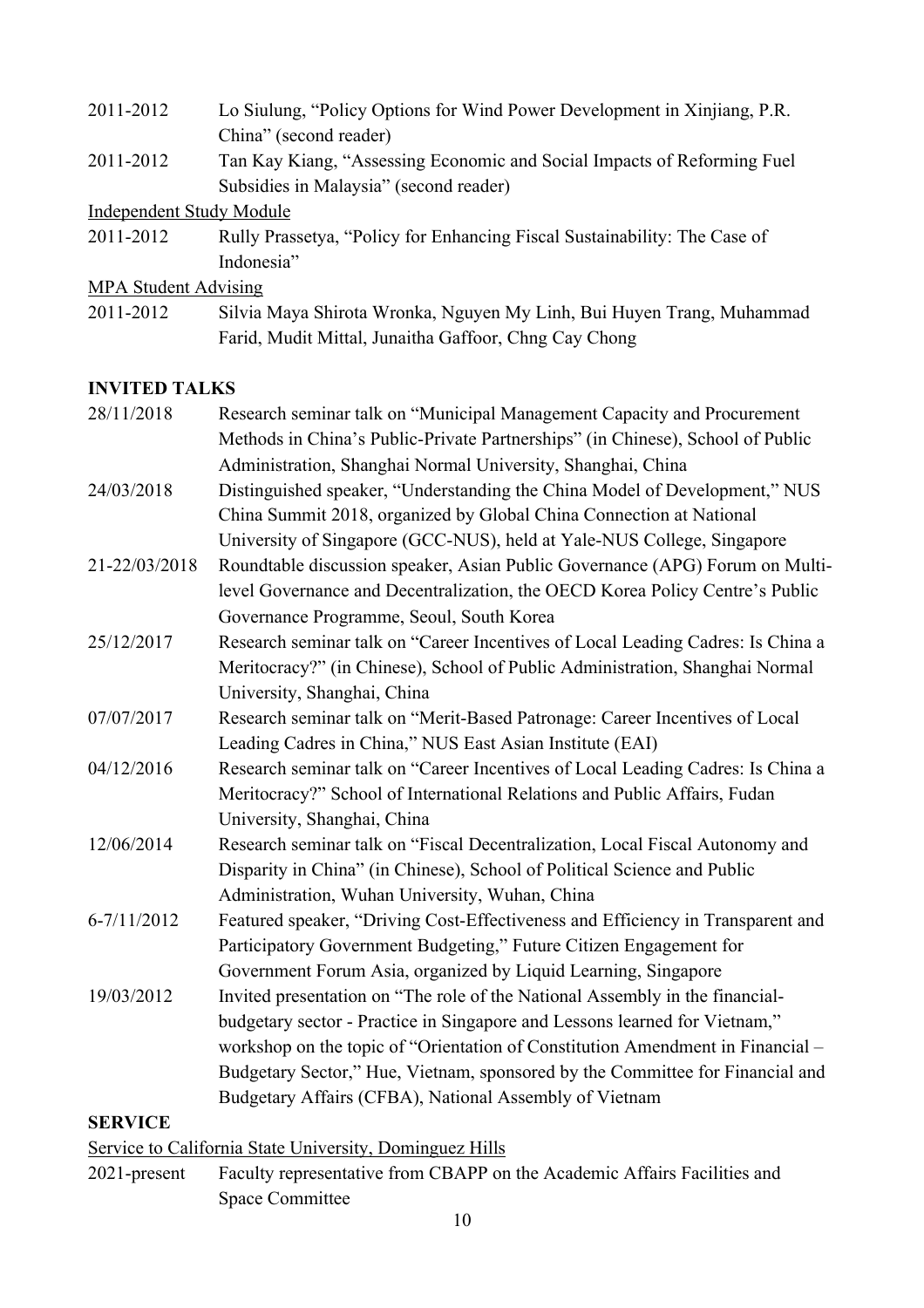Service to Lee Kuan Yew School of Public Policy, National University of Singapore

| $2014$ -present | Interviewer and Assessor, Admissions Exercise for MPP, MPA, MPM and |
|-----------------|---------------------------------------------------------------------|
|                 | MPAM programs                                                       |

- 2016-2018 Policy Analysis Exercise (PAE) faculty supervisor
- 2011-2017 Member, Teaching Excellence Committee
- 2015-2016 Policy Analysis Exercise (PAE) co-coordinator
- 2016 Chair, Best Policy Analysis Exercise (PAE) Award Judging Panel
- 2011-2015 Member, MPAM Program Committee
- 2011-2013 Member, MPA Program Committee
- 2012-2013 Member, MPA Curriculum Reform Committee (ad hoc)
- 2011-2012 Member, MPA capstone committee
- 2011-2012 MPA student advisor

Service to Eastern Michigan University

- 2010-2011 Interim Internship Director, Department of Political Science
- 2010-2011 Member, College Grade Grievance Committee, College of Arts and Sciences
- 2010-2011 (Alternate) Member, College Committee on Research & Sabbatical Leaves (CCRSL), College of Arts and Sciences,
- 2009-2010 Member, Bargaining Council, AAUP
- 2009-2011 Member, Library Advisory Council
- 2009-2011 Member, College Advisory Council, College of Arts and Sciences
- 2008-2011 Member, MPA Committee, Department of Political Science
- 2008-2011 Public Administration Club Faculty Advisor, Department of Political Science

## Other University/Community Involvement

| 2005-2006 | Volunteer Teacher of Chinese Language Program, The University of Georgia |
|-----------|--------------------------------------------------------------------------|
| 2004-2005 | Secretary-General, Chinese Student Union, The University of Georgia      |
| 2001-2002 | Vice President, Youth League Training School, Fudan University           |
| 1995-1999 | Director of the Academic Division, Student Union, School of Political    |
|           | Science & Public Administration, Soochow University, China               |

## Service to Professional Associations

| $01/2020$ -present | Associate Editor, Journal of Infrastructure, Policy and Development     |
|--------------------|-------------------------------------------------------------------------|
| 03/2019-03/2022    | Board Member, Section on Chinese Public Administration (SCPA) of the    |
|                    | American Society for Public Administration (ASPA)                       |
| $07/2018$ -present | Council Member and Secretary, International Chapter of the American     |
|                    | Society for Public Administration (ASPA)                                |
| 2019-2020          | Committee Chair, Best Paper of the Year Award Committee, International  |
|                    | Chapter of the American Society for Public Administration (ASPA)        |
| 2019-2020          | Committee Co-Chair, Best Student Paper of the Year Award Committee,     |
|                    | International Chapter of the American Society for Public Administration |
|                    | (ASPA)                                                                  |